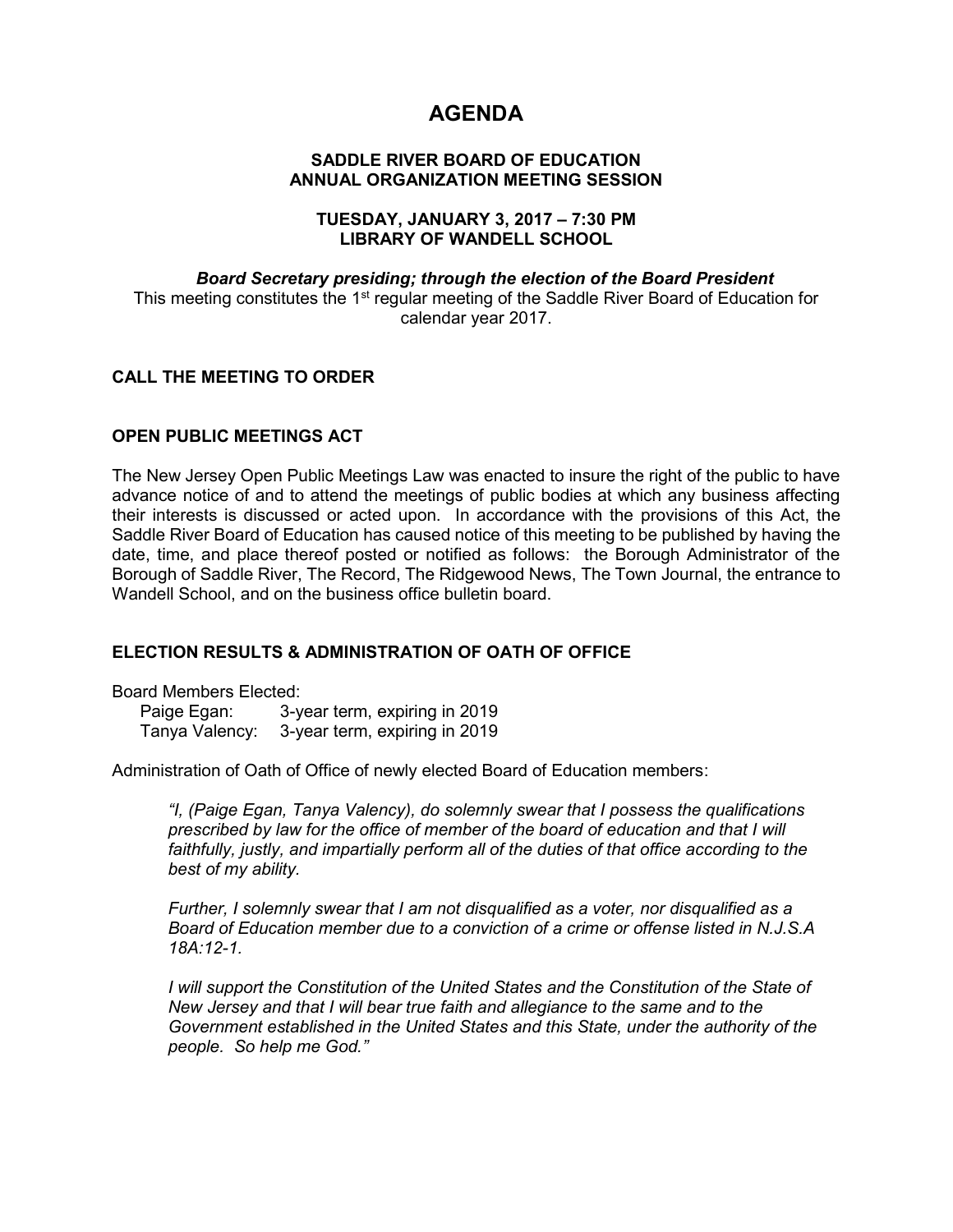# **ROLL CALL & INFORMATION – 2017 BOARD OF EDUCATION**

| Present | Absent | <b>Term Expires</b> |
|---------|--------|---------------------|
|         |        | 2018                |
|         |        | 2019                |
|         |        | 2017                |
|         |        | 2019                |
|         |        | 2018                |
|         |        |                     |

Others Present:

# **FLAG SALUTE**

#### **ANNUAL ORGANIZATION INFORMATION AND ACTION ITEMS**

1. Nominations and election of President:

Board Secretary calls for nominations for President

| Seconded by _____________________                                          |  |  |  |
|----------------------------------------------------------------------------|--|--|--|
| Roll Call Vote:<br>JC: ______ PE: ______ JL: ______ TV: ______ TW: _______ |  |  |  |
| elected President of the Board of Education                                |  |  |  |
| Newly elected President presides over the remainder of the meeting.        |  |  |  |
| 2. Nominations and election of Vice President:                             |  |  |  |
| <b>President calls for nominations for Vice President</b>                  |  |  |  |
|                                                                            |  |  |  |
| Seconded by _____________________                                          |  |  |  |
| Roll Call Vote:<br>JC: ______ PE: ______ JL: _____ TV: _____ TW: ______    |  |  |  |
| elected Vice President of the Board of Education                           |  |  |  |
| 3. Motion to approve the following Code of Ethics:                         |  |  |  |

- BE IT RESOLVED, that the New Jersey School Boards Association "Code of Ethics" shall be considered the official Code of Ethics of the Saddle River Board of Education:
- a. I will uphold and enforce all laws, state board rules and regulations, and court orders pertaining to schools. Desired changes should be brought about only through legal and ethical procedures.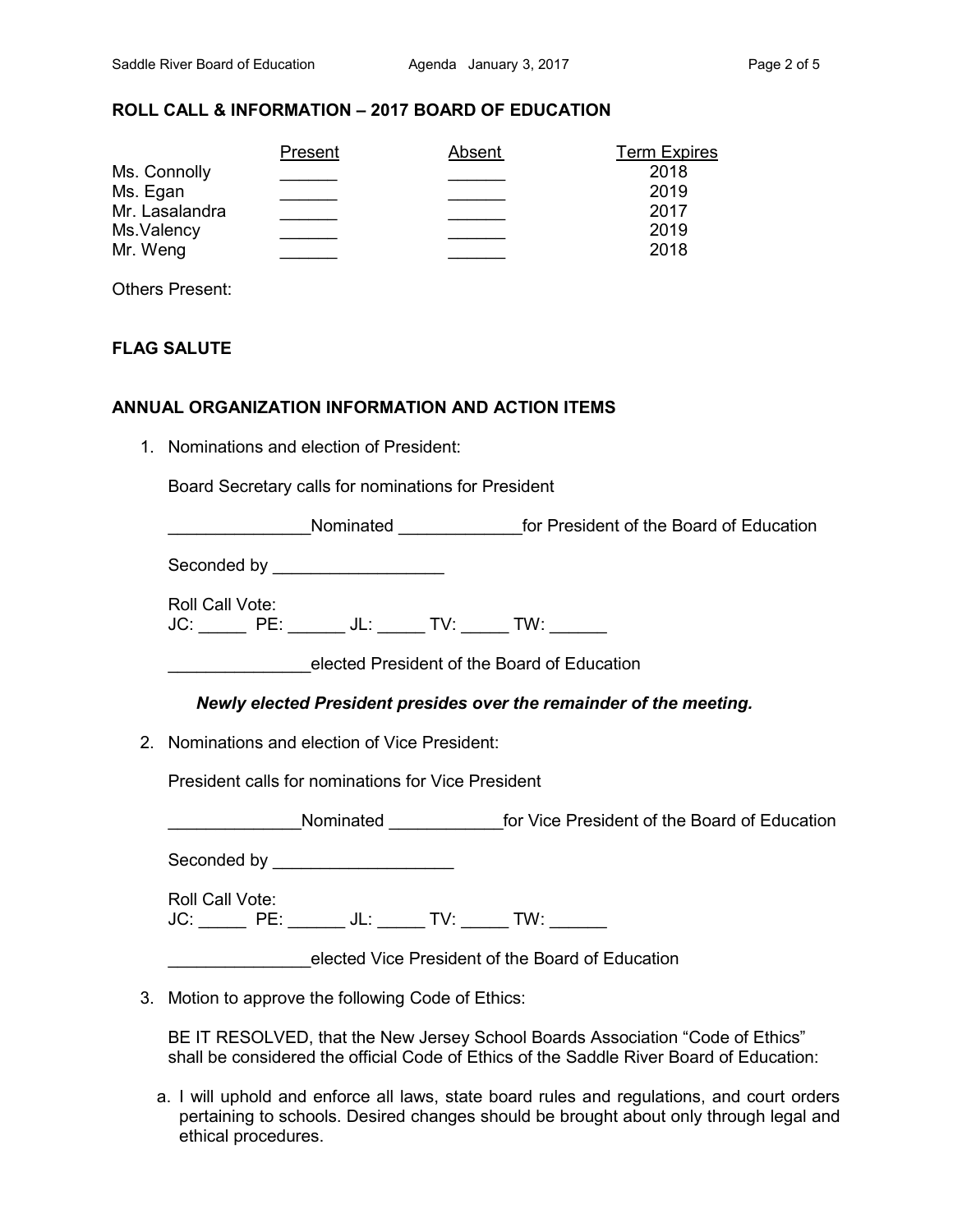- b. I will make decisions in terms of the educational welfare of children and will seek to develop and maintain public schools which meet the individual needs of all children regardless of their ability, race, creed, sex or social standing.
- c. I will confine my Board action to policy-making, planning, and appraisal and I will help to frame policies and plans only after the board has consulted those who will be affected by them.
- d. I will carry out my responsibility, not to administer the schools, but, together with my fellow Board members, to see that they are well run.
- e. I will recognize that authority rests with the Board of Education and will make no personal promises nor take any private action which may compromise the Board.
- f. I will refuse to surrender my independent judgment to special interest or partisan, political groups or to use the schools for personal gain or for the gain of friends.
- g. I will hold confidential all matters pertaining to the schools which, if disclosed, would needlessly injure individuals or the schools. But in all other matters, I will provide accurate information and, in concert with my fellow Board members, interpret to the staff the aspirations of the community for its schools.
- h. I will vote to appoint the best qualified personnel available after consideration of the recommendation of the chief administrative officer.
- i. I will support and protect school personnel in proper performance of their duties.
- j. I will refer all complaints to the chief administrative officer and will act on such complaints at public meetings only after failure of an administrative solution.

Introduced by: Seconded by: Discussion: Vote:

4. Motion to readopt current policies, bylaws and regulations of the Saddle River School District.

Introduced by: Seconded by: Discussion: Vote:

- 5. Motion to approve the appointments to the following committees, including chairpersons, by the President of the Board:
	- 1. Finance/Budget Committee:
	- 2. Board Communications Committee:
	- 3. Technology Committee:
	- 4. Curriculum Committee:
	- 5. Renovation Committee:
	- 6. Wandell School Recreation Committee:
	- 7. Policy Committee:
	- 8. Health, Well-being, Safety and Transportation Committee:
	- 9. Negotiations Committee:
	- 10. New Jersey School Boards Association Delegate:
	- 11. NJSBA Legislative Committee Delegate:
	- 12. Liaison: Ramsey Board of Education:
	- 13. Liaison: Northern Highlands Board of Education:
	- 14. Liaison: Home and School Association:
	- 15. Liaison: Mayor and Council:
	- 16. Superintendent Search Committee: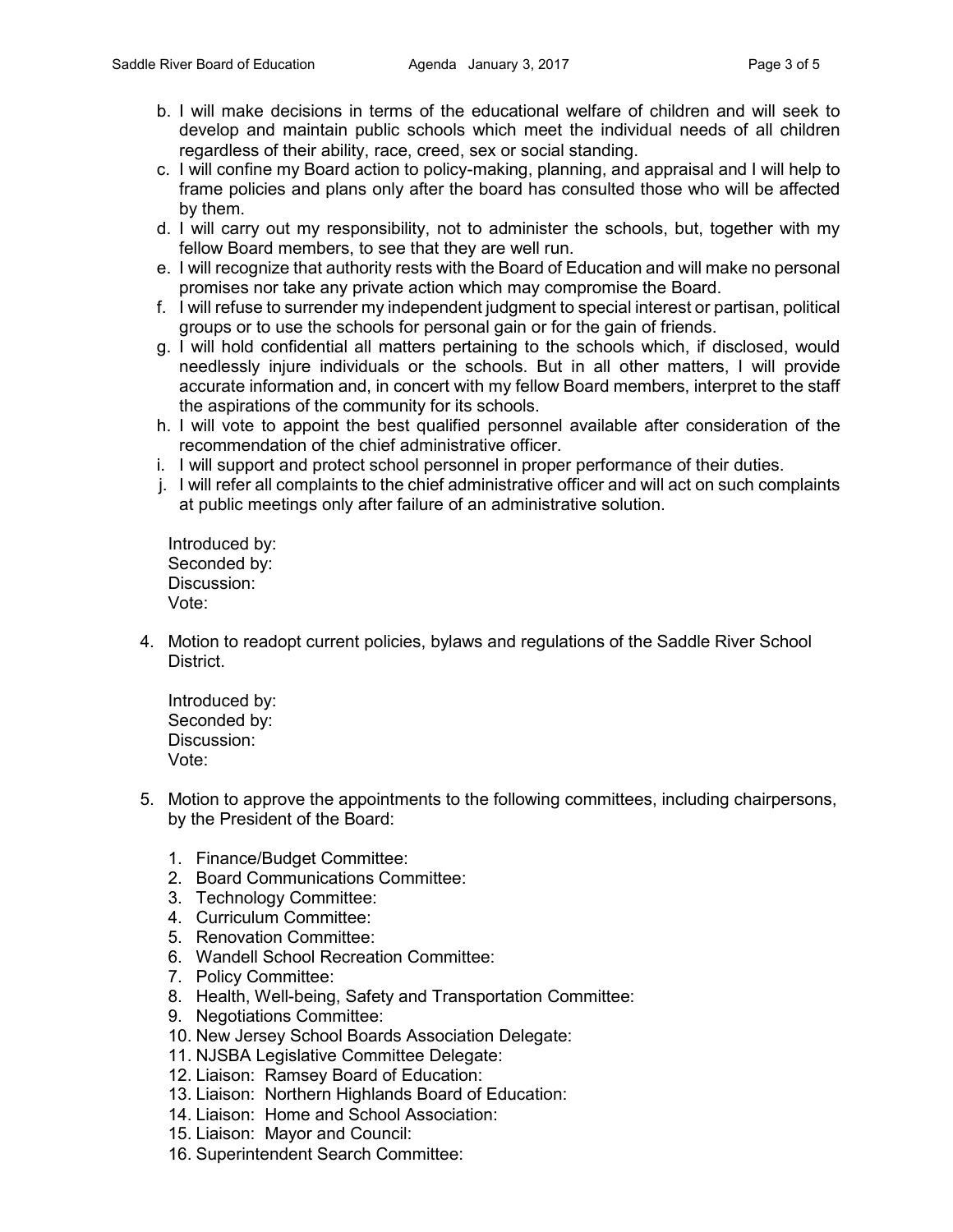17. Blue Ribbon Committee: 18. Ad Hoc Anniversary Committee:

Introduced by: Seconded by: Discussion: Vote:

6. Motion to establish the location, time and dates of the regular public meetings of the Board of Education as follows:

Location: Library of Wandell School, 97 E. Allendale Rd., Saddle River, NJ 07458 Time: 7:30 p.m.

Dates: Tuesday, January 17, 2017 Tuesday, February 14, 2017 Tuesday, March 14, 2017 (Tentative Budget Approval) Tuesday, April 25, 2017 (Budget Public Hearing and Adoption) Tuesday, May 16, 2017 Tuesday, June 20, 2017 Tuesday, July 18, 2017 Tuesday, August 15, 2017 Tuesday, September 19, 2017 Tuesday, October 17, 2017 Tuesday, November 21, 2017 Tuesday, December 19, 2017 Wednesday, January 3, 2018 – Organization Meeting

Please note: As part of this motion formal action may be taken by the Board of Education at all special public meetings as well as at regular meetings.

Introduced by: Seconded by: Discussion: Vote:

7. Motion to establish *The Ridgewood News* and/or *The Record* and/or *The Town Journal* as the newspaper of record for the Saddle River School District.

Introduced by: Seconded by: Discussion: Vote:

8. Motion to adopt Roberts Rules of Order as the official parliamentary procedure manual to be used to conduct meetings.

Introduced by: Seconded by: Discussion: Vote:

#### **COMMENTS BY THE PUBLIC**